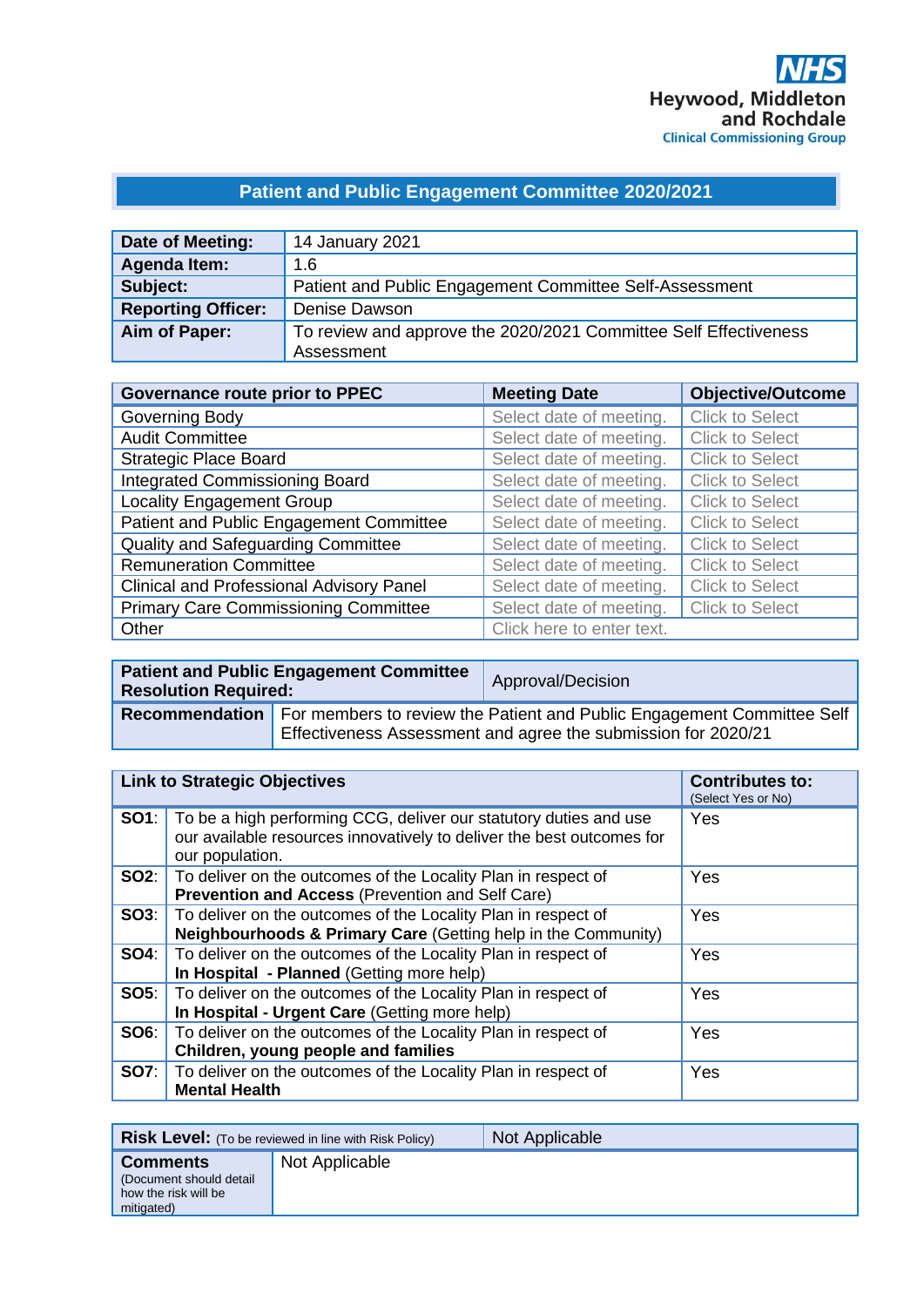| <b>Content Approval/Sign Off:</b>                                 |                                                                  |
|-------------------------------------------------------------------|------------------------------------------------------------------|
| The contents of this paper have been<br>reviewed and approved by: | Director of Operations / Executive Nurse,<br><b>Karen Hurley</b> |
| <b>Clinical Content signed off by:</b>                            | Not applicable                                                   |
| Financial content signed off by:                                  | Not applicable                                                   |

|                                                       | <b>Completed:</b> |
|-------------------------------------------------------|-------------------|
| Clinical Engagement taken place                       | Not Applicable    |
| Patient and Public Involvement                        | Not Applicable    |
| <b>Patient Data Impact Assessment</b>                 | Not Applicable    |
| Equality Analysis / Human Rights Assessment completed | Not Applicable    |

#### **Executive Summary**

The Committee are required to assess its effectiveness annually for inclusion in the HMR CCG Annual Report.

Members are asked to review the Patient and Public Engagement Committee Self Effectiveness Assessment, provide comments and agree the submission for 2020/21. The information within the Assessment is based on last years submission, for ease the information that has been updated has been highlighted within the document.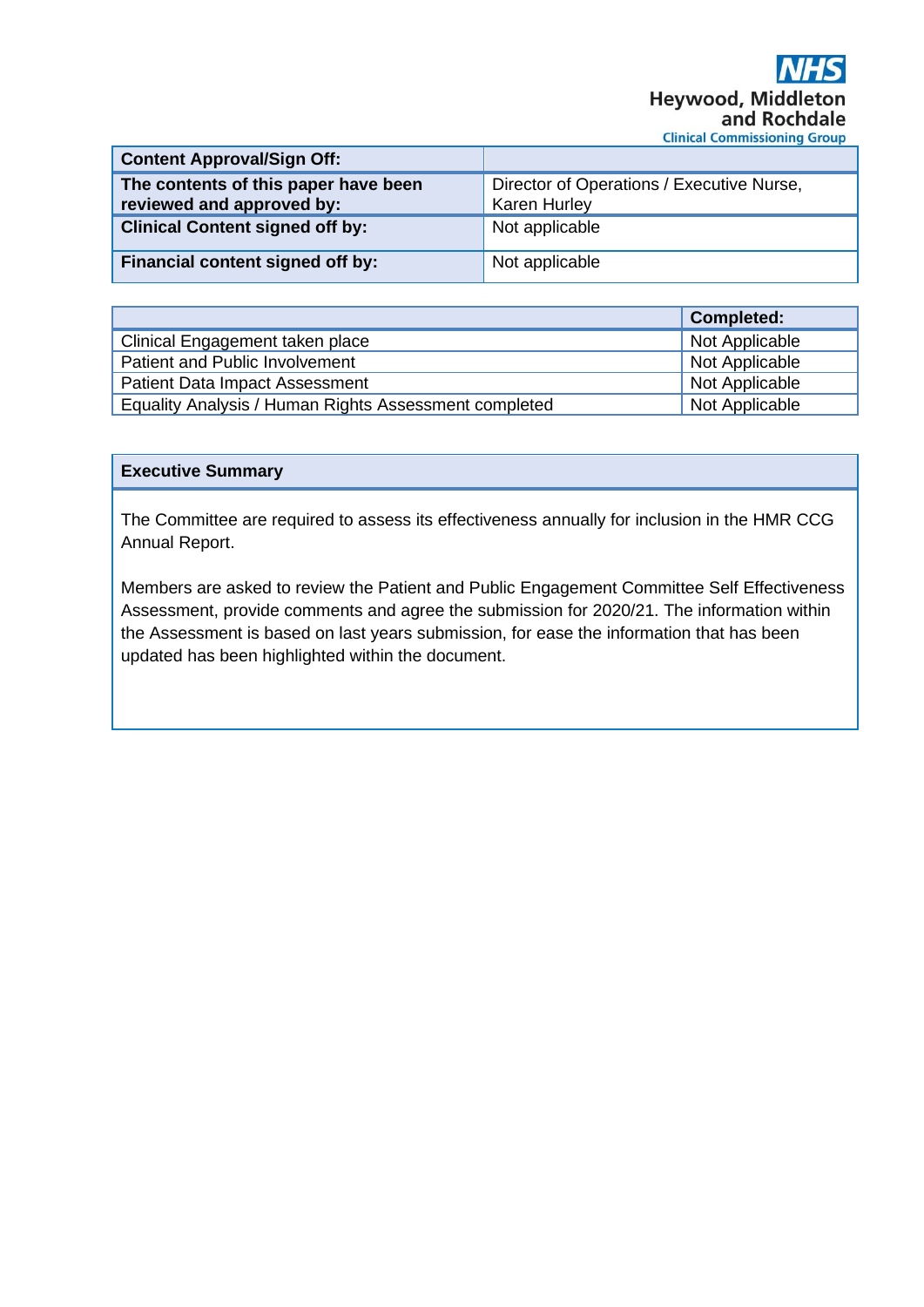

## **Committee Self-Assessment Check list for 2020/2021**

## **Name of Committee: Patient and Public Engagement Committee**

#### **Committee Chair: Denise Dawson**

*Please note the information provided will be included in the Annual Report therefore please ensure this is written for members of the public to understand clearly.* 

| <b>Membership</b>              | • Lay Member - Patient and Public Experience and<br>Engagement (Chair)<br>Healthwatch Rochdale (Vice Chair)<br>Director of Operations / Executive Nurse (Representative<br>for Quality and Safeguarding Lead as required)<br>Head of Communications and Engagement / Corporate<br><b>Services</b><br>Engagement Lead<br>Quality and Safeguarding Lead (Representation covered by<br>Director of Operations / Executive Nurse as required)<br><b>Primary Care Quality Lead</b><br>Integrated Commissioning Representative<br><b>Equality and Diversity Lead</b><br>• Rochdale MIND<br>• Rochdale And District Disability Action Group (RADDAG)<br><b>Voluntary and Third Sector Organisations Representing</b><br><b>Children and Younger People</b><br><b>Voluntary and Third Sector Organisations Representing</b><br><b>BME Health Matters</b><br>Voluntary and Third Sector Organisations Representing<br><b>Older People</b><br>Patient Participation Group (Boroughwide) |
|--------------------------------|-------------------------------------------------------------------------------------------------------------------------------------------------------------------------------------------------------------------------------------------------------------------------------------------------------------------------------------------------------------------------------------------------------------------------------------------------------------------------------------------------------------------------------------------------------------------------------------------------------------------------------------------------------------------------------------------------------------------------------------------------------------------------------------------------------------------------------------------------------------------------------------------------------------------------------------------------------------------------------|
| <b>Attendance / Membership</b> | Attendance - See Appendix 1<br>Meetings are required 'not less than three times a year'; four<br>meetings were held in the financial year 2020/2021. The<br>Committee has an annual work plan with meetings timed to<br>consider and act on specific issues within that plan. Meetings,<br>all of which were quorate (minimum requirement six members<br>including the Chair or Vice Chair and a representative from<br>one of the Third Sector organisations) were held on:<br>9 July 2020<br>8 October 2020<br>14 January 2021                                                                                                                                                                                                                                                                                                                                                                                                                                              |
|                                | Summaries of Committee business were included within the<br>Governing Body papers with the agreement that a separate<br>report to the Governing Body would be made if circumstances<br>so require.                                                                                                                                                                                                                                                                                                                                                                                                                                                                                                                                                                                                                                                                                                                                                                            |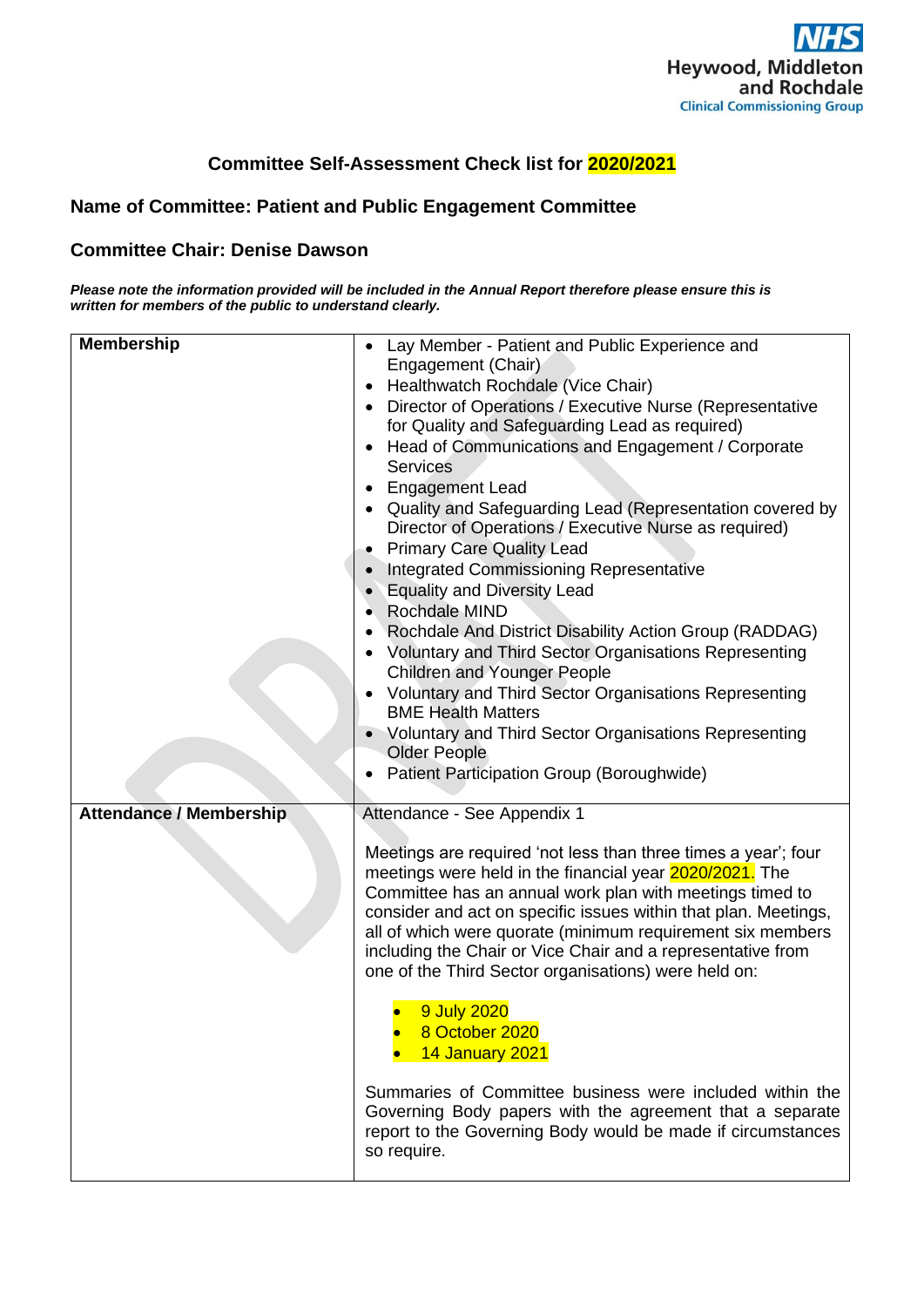|                                                                                                                                                                                                                               | cinneal commissioning arou                                                                                                                                                                                                                                                                                                                                                                                                                                                                                                                                                                                                                                                                                                                    |
|-------------------------------------------------------------------------------------------------------------------------------------------------------------------------------------------------------------------------------|-----------------------------------------------------------------------------------------------------------------------------------------------------------------------------------------------------------------------------------------------------------------------------------------------------------------------------------------------------------------------------------------------------------------------------------------------------------------------------------------------------------------------------------------------------------------------------------------------------------------------------------------------------------------------------------------------------------------------------------------------|
| <b>Does the Committee have</b><br>written Terms of Reference that<br>adequately and realistically<br>define the Committees role?                                                                                              | Yes                                                                                                                                                                                                                                                                                                                                                                                                                                                                                                                                                                                                                                                                                                                                           |
| <b>Have the Terms of Reference</b><br>been adopted by the Governing<br>Body?                                                                                                                                                  | Yes                                                                                                                                                                                                                                                                                                                                                                                                                                                                                                                                                                                                                                                                                                                                           |
| Are the Committee planning to<br>review the Terms of Reference<br>in line with annual requirements<br>to take into account annual<br>governance developments and<br>the remit of other Committees<br>within the organisation? | The Terms of Reference are reviewed annually to ensure that<br>learning from the previous year is incorporated. The timescales<br>for this will be in line with reviewing the CCG Constitution.                                                                                                                                                                                                                                                                                                                                                                                                                                                                                                                                               |
| <b>Has the Committee established</b><br>a plan for the conduct of its own<br>work across the year?                                                                                                                            | Yes. The Engagement Work Plan set for the year was discussed<br>at 1 <sup>st</sup> April 2019 meeting and is reported against at each<br>meeting.                                                                                                                                                                                                                                                                                                                                                                                                                                                                                                                                                                                             |
| Does the Committee report<br>regularly to the Governing<br>Body?                                                                                                                                                              | Yes. Summaries of Committee business are included within<br>Governing Body papers.                                                                                                                                                                                                                                                                                                                                                                                                                                                                                                                                                                                                                                                            |
| <b>Role of the Committee</b>                                                                                                                                                                                                  | Under delegated authority from the Governing Body, the<br>Committee will provide assurance on the delivery of the CCG's<br>patient and public involvement duty. Ensuring the CCG's<br>commissioning activities meets its statutory duties, adheres to<br>national guidance and best practice.<br>The Committee will also work in collaboration with the CCG<br>Governing Body and Committees to provide assurance that<br>commissioned services are designed to meet patients' needs<br>and delivered with due regard to patient safety, quality<br>effectiveness therefore making best use of NHS resources.<br>The Committee will conduct its business in accordance with<br>national guidance and the Nolan principles of public life. The |
|                                                                                                                                                                                                                               | Committee will review its own performance, membership and<br>terms of reference. Any resulting changes to the terms of<br>reference should be approved by the Governing Body.                                                                                                                                                                                                                                                                                                                                                                                                                                                                                                                                                                 |
| <b>Main Duties of the Committee</b>                                                                                                                                                                                           | The Committee will:<br>Provide assurance that patient and public engagement<br>has a strategic focus, is integrated into commissioning<br>functions and influences the direction of service delivery<br>in the short and long term.<br>Scrutinise, advise and promote innovation on the patient<br>$\bullet$<br>and public engagement element of commissioning plans<br>throughout the commissioning cycle. Ensuring all<br>engagement activity satisfies ethical and governance<br>standards.<br>Assure inclusive and equitable patient and public<br>evident<br>auditable<br>and<br>is<br>in.<br>the<br>engagement                                                                                                                          |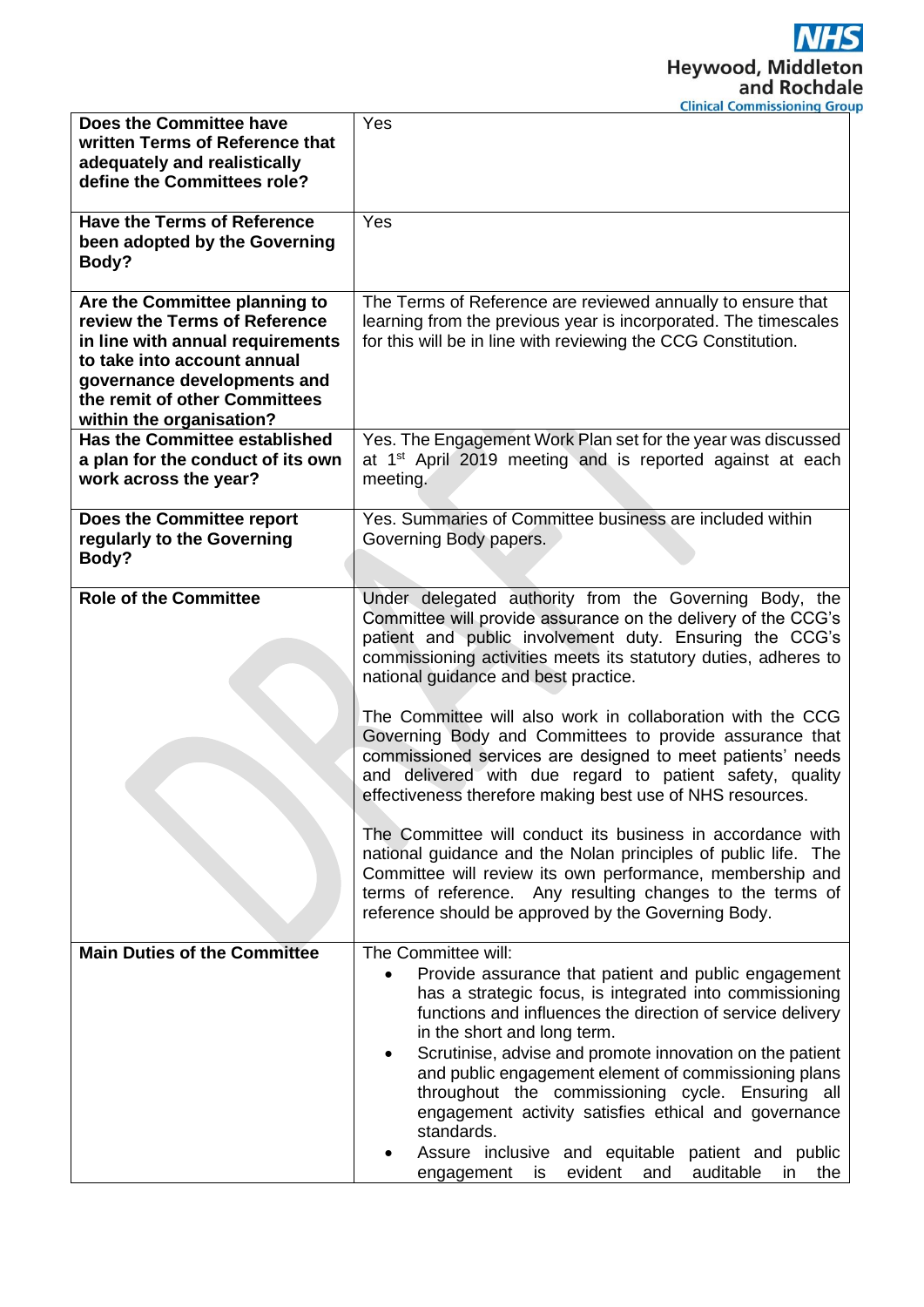**NHS** Heywood, Middleton<br>and Rochdale up

|                                                                   | <b>Clinical Commissioning Grou</b>                                                                                                                                                                                                                                                                                                                                                                                                                                                                                                                                                                                                                                                                                                                                                                                                                                                                                                                                                                                                                                                                                                                                                                                                                                                                                                                                                                                                                                                                                                                                                              |
|-------------------------------------------------------------------|-------------------------------------------------------------------------------------------------------------------------------------------------------------------------------------------------------------------------------------------------------------------------------------------------------------------------------------------------------------------------------------------------------------------------------------------------------------------------------------------------------------------------------------------------------------------------------------------------------------------------------------------------------------------------------------------------------------------------------------------------------------------------------------------------------------------------------------------------------------------------------------------------------------------------------------------------------------------------------------------------------------------------------------------------------------------------------------------------------------------------------------------------------------------------------------------------------------------------------------------------------------------------------------------------------------------------------------------------------------------------------------------------------------------------------------------------------------------------------------------------------------------------------------------------------------------------------------------------|
|                                                                   | commissioning and performance management of service<br>delivery and planning.<br>Act as conduit for CCG engagement and partnership<br>$\bullet$<br>working with 3 <sup>rd</sup> sector and statutory organisations<br>across the borough, building capacity and capability.<br>Provide a mechanism for the collection and monitoring of<br>borough's<br>diverse<br>public<br>opinion<br>across<br>the<br>communities.<br>Assure avoidance of duplication and save resources by<br>ensuring all local patient and public engagement is<br>joined up and co-ordinated.<br>Analyse engagement activity understanding who has<br>been engaged by area, gender, age, disability, ethnicity,<br>religious and sexual orientation (where possible), and<br>ensure action plans are produced to close any gaps.<br>Monitor the effectiveness of feedback to patients and the<br>$\bullet$<br>public on how their engagement has influenced the<br>commissioning and performance monitoring of services.<br>Support and recommend policies and strategies<br>governing the management and process for patient and<br>public engagement and the gathering of public opinion.<br>Assure that national, regional and local data is<br>triangulated with locally gathered data to ensure<br>equitable services and best use of resources for the<br>residents of the borough.<br>Act as a conduit for engagement with local health and<br>partner<br>organisations,<br>3 <sup>rd</sup><br>social<br>care<br>sector<br>organisations and other public sector bodies promoting<br>and supporting shared goals. |
| <b>How has the Committee</b>                                      | As a result of the work undertaken during the year the                                                                                                                                                                                                                                                                                                                                                                                                                                                                                                                                                                                                                                                                                                                                                                                                                                                                                                                                                                                                                                                                                                                                                                                                                                                                                                                                                                                                                                                                                                                                          |
| performed against these duties?                                   | Committee is able to give positive assurance to the Governing<br>Body on the patient and public engagement systems of                                                                                                                                                                                                                                                                                                                                                                                                                                                                                                                                                                                                                                                                                                                                                                                                                                                                                                                                                                                                                                                                                                                                                                                                                                                                                                                                                                                                                                                                           |
| <b>Conclusion on Governance and</b>                               | governance and assurance operating within HMR.                                                                                                                                                                                                                                                                                                                                                                                                                                                                                                                                                                                                                                                                                                                                                                                                                                                                                                                                                                                                                                                                                                                                                                                                                                                                                                                                                                                                                                                                                                                                                  |
| Assurance                                                         |                                                                                                                                                                                                                                                                                                                                                                                                                                                                                                                                                                                                                                                                                                                                                                                                                                                                                                                                                                                                                                                                                                                                                                                                                                                                                                                                                                                                                                                                                                                                                                                                 |
|                                                                   |                                                                                                                                                                                                                                                                                                                                                                                                                                                                                                                                                                                                                                                                                                                                                                                                                                                                                                                                                                                                                                                                                                                                                                                                                                                                                                                                                                                                                                                                                                                                                                                                 |
| What are the Key<br><b>Achievements/Highlights for</b><br>2020/21 | Commissioning Team supported in completion of the<br>patient and public engagement section of the<br>commissioning procurement hand book to ensure the<br>appropriate and inclusive level of co-commissioning of<br>services.                                                                                                                                                                                                                                                                                                                                                                                                                                                                                                                                                                                                                                                                                                                                                                                                                                                                                                                                                                                                                                                                                                                                                                                                                                                                                                                                                                   |
|                                                                   | • Patient representatives supported to engage in the<br>tendering process supporting commissioning teams.<br>• Facilitating partnership working between RADDAG and<br>various commissioning projects including the HMR Equality,<br>Diversity and Inclusion Strategy.<br>• Innovative programme of engagement agreed with local<br>primary schools, high schools and Sixth Form College to<br>engage children and young people in healthcare issues.<br>• Oversight of the patient and public engagement for Kirkholt<br><b>Health Centre Development</b><br>• Supporting the Pride in Practice Programme with local GP<br>Practices                                                                                                                                                                                                                                                                                                                                                                                                                                                                                                                                                                                                                                                                                                                                                                                                                                                                                                                                                            |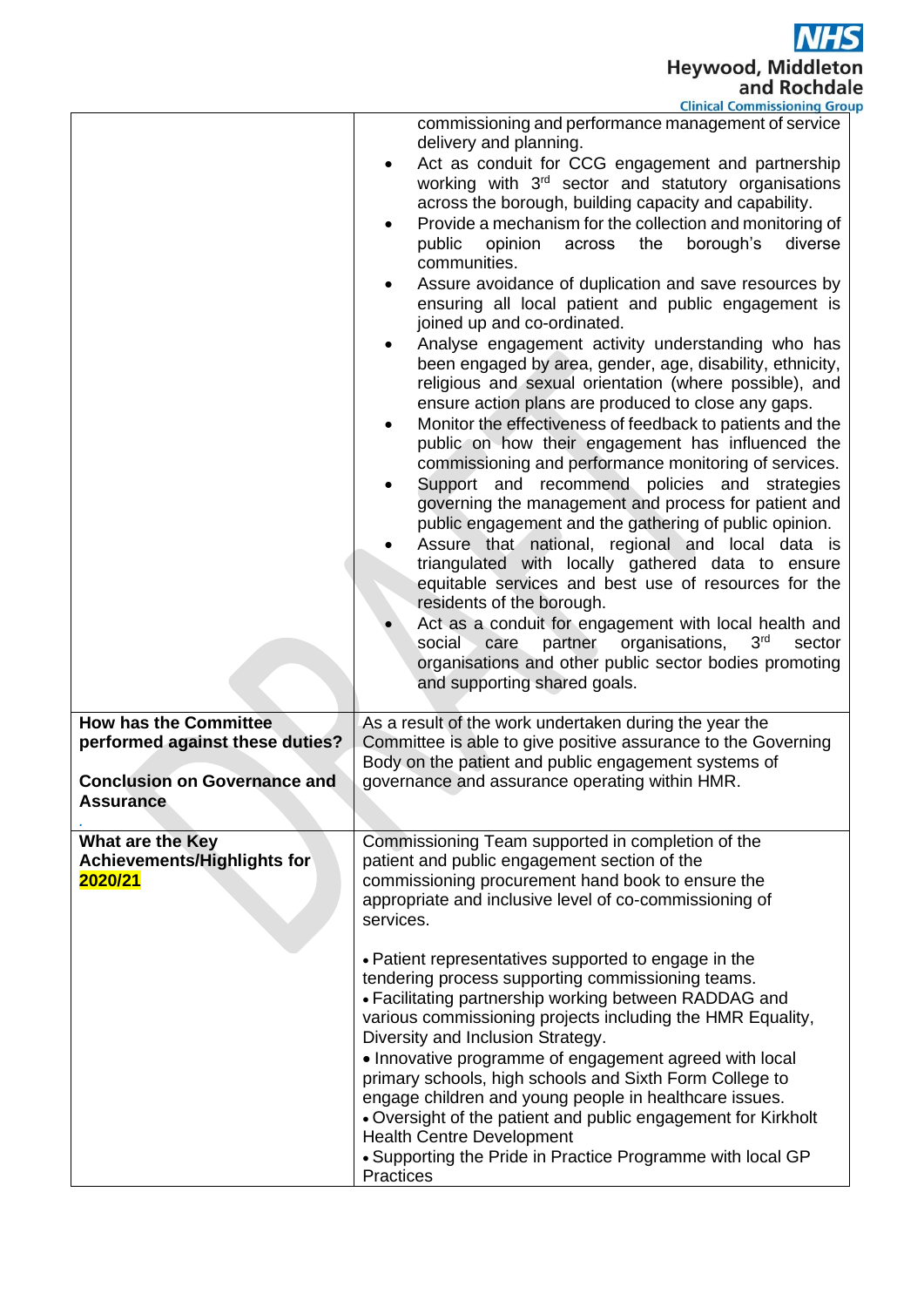**NHS** Heywood, Middleton<br>and Rochdale

|                                                                                                                                                           | <b>Clinical Commissioning Group</b>                                                                                                                                                                                                                                                                                                                                                                                                                                                                                                                                                                                                                                                                                                                                            |
|-----------------------------------------------------------------------------------------------------------------------------------------------------------|--------------------------------------------------------------------------------------------------------------------------------------------------------------------------------------------------------------------------------------------------------------------------------------------------------------------------------------------------------------------------------------------------------------------------------------------------------------------------------------------------------------------------------------------------------------------------------------------------------------------------------------------------------------------------------------------------------------------------------------------------------------------------------|
|                                                                                                                                                           | • Supporting Healthwatch with engagement for the Greater<br>Manchester NHS Long Term Plan.<br>• Contributed to HMR CCG Annual Equality Publication<br>. Regular and ongoing engagement with local organisations<br>supporting older people.<br>• Challenge Organisation Visits (Dragons Den) an initiative to<br>support young people (17 years) to experience the work<br>environment and learn about the work of the CCG. The<br>young people pitch an idea to a panel of Senior CCG<br>Managers (Dragons) who provide constructive feedback.<br>• Survey Work using Survey Monkey to gauge the views of<br>local people on national, regional and local key health issues<br>and initiatives.<br>Assisted in promoting networking with third sector member<br>organisations |
| What improvements,<br>developments and key learning<br>can the Committee take into<br>2021/2022                                                           | Continue to support members in the understanding of<br>Conflict of Interest and Code of Conduct for the meetings<br>Ensure strong links remain with the commissioning teams<br>as the CCG moves through the transitional period into<br>integration of NHS and Local Authority organisations.<br>Continue to strive to ensure equitable coverage of the<br>diverse communities across the borough are reflected in<br>the membership<br>Learning from the recent CCG IAF Patient and Community<br><b>Engagement regarding Patient and Public Engagement</b>                                                                                                                                                                                                                    |
| Are members, particularly those<br>new to the Committee provided<br>with training?                                                                        | No formal training although introductions are made pre-<br>meeting and the Meeting Etiquette and Committee Code of<br>Conduct are shared with all new members.                                                                                                                                                                                                                                                                                                                                                                                                                                                                                                                                                                                                                 |
| Does the Committee have a<br>mechanism to keep it aware of<br>topical, legal and regulatory<br>issues?                                                    | Yes representation from Committee members on Governing<br>Body, Corporate Governance Committee, Integrated<br>Commissioning Board, Primary Care Commissioning<br>Committee, Quality and Safeguarding Committee and Audit<br>Committee.<br>Additionally there is a standard item on the Committee Agenda<br>for Communications and Engagement Update providing<br>members with current developments nationally, regionally and<br>locally.<br>Members from third sector organisations have a standing item<br>on the Committee Agenda and provide updates on topical<br>issues for their sectors.                                                                                                                                                                               |
| Does the Committee have a plan<br>of matters to be dealt with over<br>the coming year?                                                                    | Yes. There is a Business Schedule in place each year which is<br>shared and agreed at the April meeting. The schedule supports<br>the organisation to meet the CCG Improvement and<br><b>Assessment Framework</b><br>(IAF)                                                                                                                                                                                                                                                                                                                                                                                                                                                                                                                                                     |
| Are papers circulated in good<br>time for members to give them<br>due consideration and are<br>minutes received as soon as<br>possible after the meeting? | Yes - Papers are circulated five working days prior to the<br>meeting                                                                                                                                                                                                                                                                                                                                                                                                                                                                                                                                                                                                                                                                                                          |